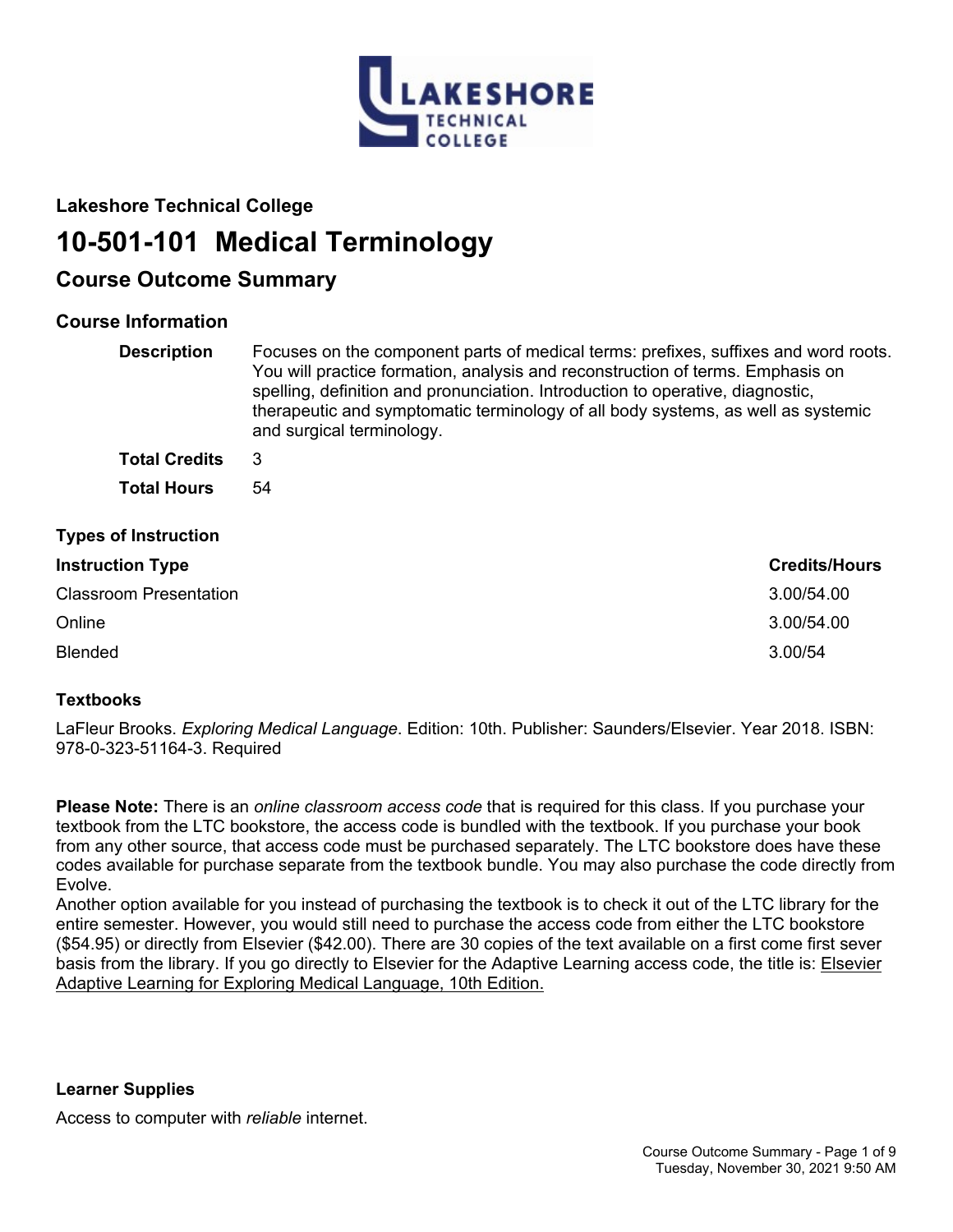# **Core Abilities**

# **1. Apply learning**

**Criteria**

- 1.1. Learner transfers academic knowledge and principles to life and work situations
- 1.2. Learner incorporates prior learning
- 1.3. Learner knows when to ask for help
- 1.4. Learner demonstrates appropriate safety precautions
- 1.5. Learner identifies the need for lifelong learning
- 1.6. Learner develops the ability to research beyond the required work
- 1.7. Learner demonstrates a curiosity for learning about cultures, norms, and practices

#### **2. Communicate effectively**

**Criteria**

- 2.1. Learner comprehends written materials
- 2.2. Learner writes clearly, concisely, and accurately
- 2.3. Learner adjusts communication style in order to meet the needs of others
- 2.4. Learner demonstrates active listening skills
- 2.5. Learner uses culturally appropriate verbal and non-verbal communication methods

#### **3. Demonstrate critical thinking**

**Criteria**

- 3.1. Learner determines issues that merit action
- 3.2. Learner takes initiative in the problem solving processes
- 3.3. Learner makes decisions considering alternatives and consequences
- 3.4. Learner refines action plans based on evaluation of feedback
- 3.5. Learner identifies interdependencies of world issues & events

#### **4. Integrate technology**

**Criteria**

- 4.1. Learner determines which tasks can be performed more efficiently by using technology
- 4.2. Learner uses technology to perform tasks more efficiently
- 4.3. Learner adapts to changing/emerging technology
- 4.4. Learner selects culturally appropriate technology/tools to communicate with diverse groups

# **Course Competencies**

### **1. Apply the rules of basic medical word structure**

**Linked Core Abilities** Apply learning Communicate effectively Demonstrate critical thinking Integrate technology

#### **Assessment Strategies**

- 1.1. Written Exam
- 1.2. Class Participation

#### **Criteria**

#### *You will know you are successful when:*

- 1.1. learner provides definitions of medical terms.<br>1.2. learner applies the rules for building medical
- learner applies the rules for building medical terms.
- 1.3. learner applies the rules for analyzing medical terms.
- 1.4. learner applies the rules for singular and plural forms.
- 1.5. learner applies the use of abbreviations.
- 1.6. learner applies the rules for spelling terms.
- 1.7. learner applies the rules for pronouncing terms.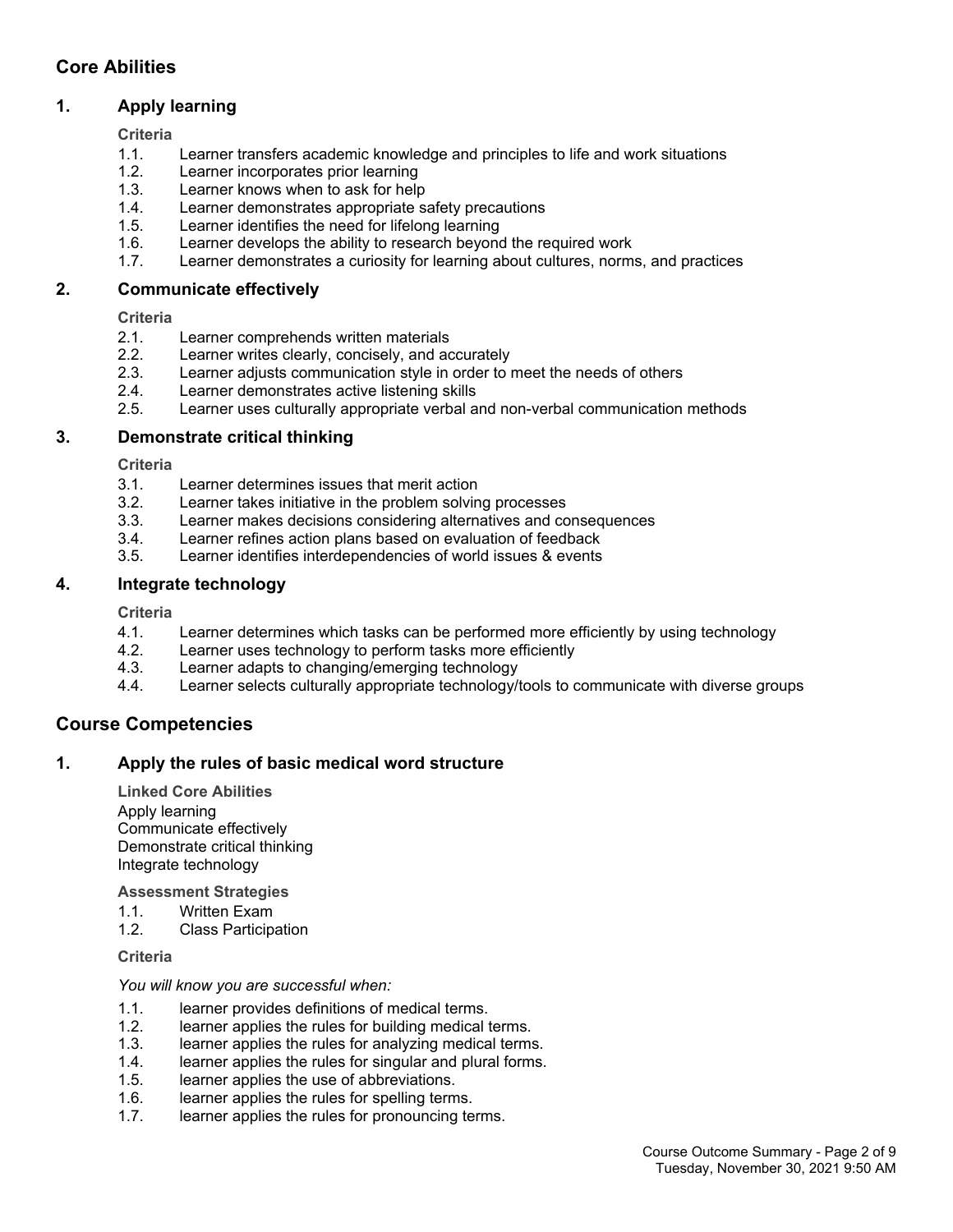**Learning Objectives**

- 1.a. Describe the origins of medical language.
- 1.b. Define two categories of medical terms.
- 1.c. Identify and define the four word parts and the combining form.
- 1.d. Analyze and define medical terms.
- 1.e. Build medical terms for given definitions.

#### **2. Identify medical terms related to body structure, color, and oncology**

**Linked Core Abilities**

Apply learning Communicate effectively Demonstrate critical thinking Integrate technology

**Assessment Strategies**

- 2.1. Written Exam<br>2.2. Class Particip
- **Class Participation**

#### **Criteria**

*You will know you are successful when:*

- 2.1. learner applies the rules of medical language.
- 2.2. learner identifies terms related to organization and structure of the body.
- 2.3. learner identifies combining forms that describe color.
- 2.4. learner identifies terms related to oncology.

#### **Learning Objectives**

- 2.a. Pronounce anatomic structures of the human body.
- 2.b. Define and spell word parts related to body structure, color, and oncology.
- 2.c. Define, pronounce, and spell disease and disorder oncology terms.
- 2.d. Define, pronounce, and spell body structure terms.
- 2.e. Define, pronounce, and spell complementary terms related to body structure, color, and oncology.
- 2.f. Identify and use singular and plural endings.
- 2.g. Interpret the meaning of abbreviations related to body structure and oncology.
- 2.h. Apply medical language in clinical contexts.

#### **3. Interpret directional terms related to planes, positions, regions, and quadrants**

**Linked Core Abilities** Apply learning

Communicate effectively

#### **Assessment Strategies**

- 3.1. Written Exam
- 3.2. Class Participation

#### **Criteria**

*You will know you are successful when:*

- 3.1. learner applies the rules of medical language.
- 3.2. learner identifies directional terms.
- 3.3. learner identifies terms related to planes of the body.
- 3.4. learner identifies terms related to positions of the body.
- 3.5. learner identifies terms related to anatomical divisions.

#### **Learning Objectives**

- 3.a. Define and spell word parts related to directional terms.
- 3.b. Define, pronounce, and spell terms used to describe directions with respect to the body.
- 3.c. Define, pronounce, and spell terms used to describe anatomic planes.
- 3.d. Define, pronounce, and spell terms used to describe body positions.
- 3.e. Define, pronounce, and spell terms used to describe abdominopelvic regions.
- 3.f. Identify and spell the four abdominopelvic quadrants.
- 3.g. Interpret the meaning of abbreviations presented in this chapter.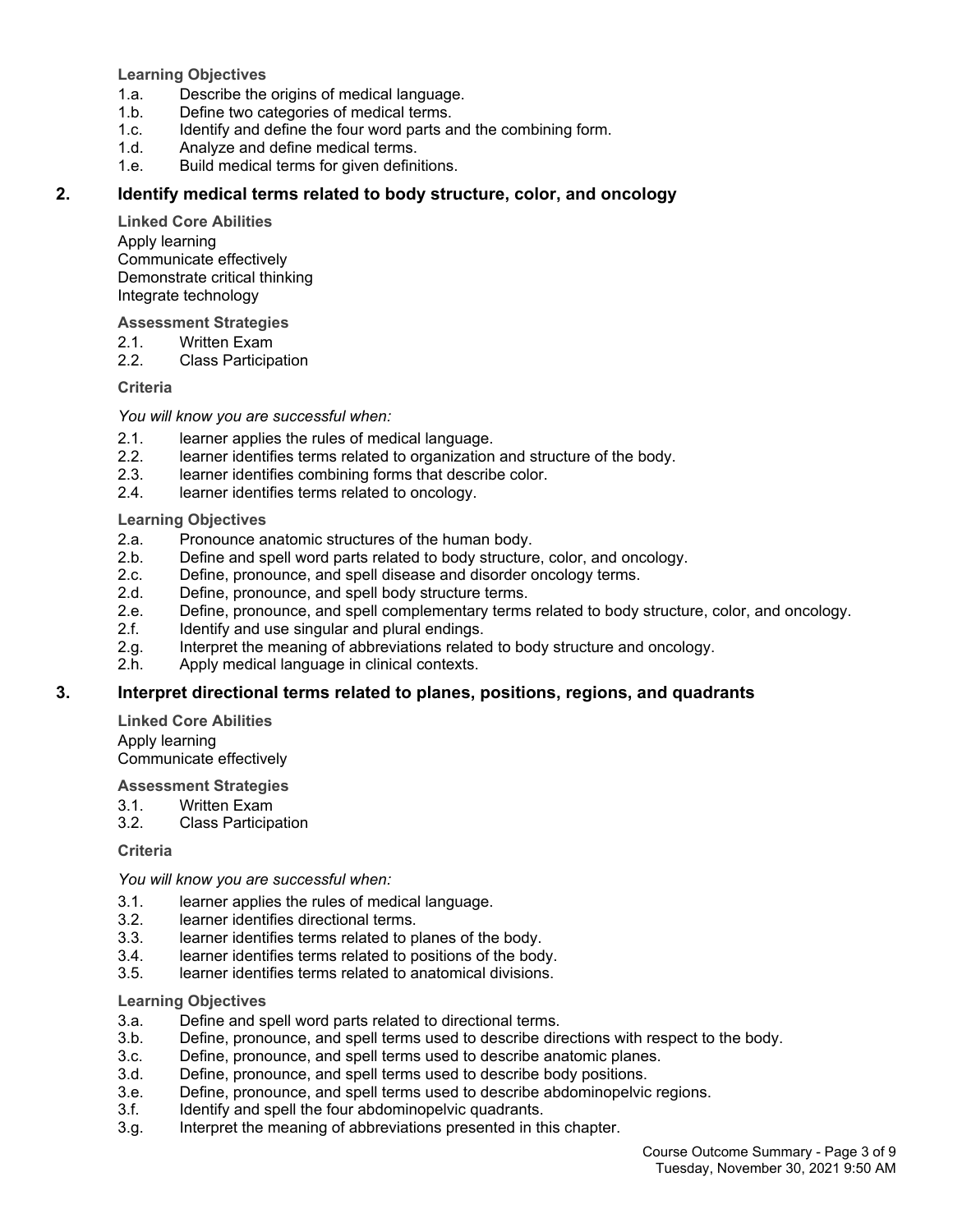3.h. Apply medical language in clinical contexts.

### **4. Interpret medical terms related to the integumentary system**

**Linked Core Abilities** Apply learning Communicate effectively

#### **Assessment Strategies**

- 4.1. Written Exam
- 4.2. Class Participation

#### **Criteria**

*You will know you are successful when:*

- 4.1. learner applies the rules of medical language.
- 4.2. learner interprets medical terms related to the structure and function of the integumentary system.
- 4.3. learner interprets pathological terms related to the integumentary system.
- 4.4. learner identifies the terms related to the diagnostic procedures of the integumentary system.
- 4.5. learner identifies the terms related to the treatments of disorders of the integumentary system.

#### **Learning Objectives**

- 4.a. Pronounce anatomic structures of the integumentary system.
- 4.b. Define and spell word parts related to the integumentary system.
- 4.c. Define, pronounce, and spell disease and disorder terms related to the integumentary system.
- 4.d. Define, pronounce, and spell surgical terms related to the integumentary system.
- 4.e. Define, pronounce, and spell complementary terms related to the integumentary system.
- 4.f. Interpret the meaning of abbreviations related to the integumentary system.
- 4.g. Apply medical language in clinical contexts.

#### **5. Interpret terms related to the respiratory system**

**Linked Core Abilities** Apply learning Communicate effectively

#### **Assessment Strategies**

- 5.1. Written Exam
- 5.2. Class Participation

#### **Criteria**

#### *You will know you are successful when:*

- 5.1. learner applies the rules of medical language.
- 5.2. learner interprets medical terms related to the structure and function of the respiratory system.
- 5.3. learner interprets pathological terms related to the respiratory system.
- 5.4. learner identifies the terms related to the diagnostic procedures of the respiratory system.
- 5.5. learner identifies the terms related to the treatments of disorders of the respiratory system.

#### **Learning Objectives**

- 5.a. Pronounce organs and anatomic structures of the respiratory system.<br>5.b. Define and spell word parts related to the respiratory system.
- Define and spell word parts related to the respiratory system.
- 5.c. Define, pronounce, and spell disease and disorder terms related to the respiratory system.
- 5.d. Define, pronounce, and spell surgical terms related to the respiratory system.
- 5.e. Define, pronounce, and spell diagnostic terms related to the respiratory system.
- 5.f. Define, pronounce, and spell complementary terms related to the respiratory system.
- 5.g. Interpret the meaning of abbreviations related to the respiratory system.
- 5.h. Apply medical language in clinical contexts.

#### **6. Interpret terms related to the urinary system**

**Linked Core Abilities** Apply learning Communicate effectively

**Assessment Strategies**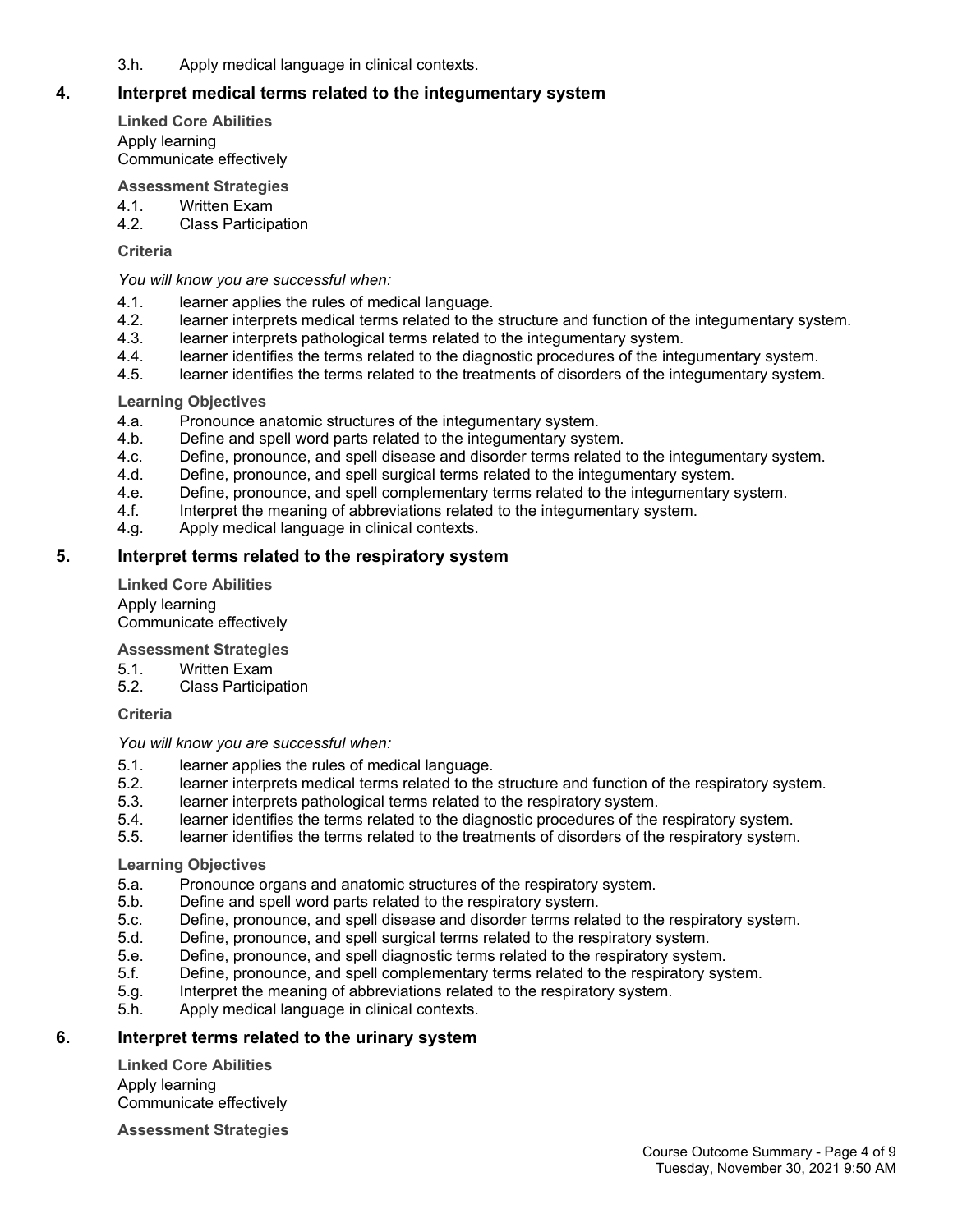#### 6.1. Written Exam

#### 6.2. Class Participation

#### **Criteria**

#### *You will know you are successful when:*

- 6.1. learner applies the rules of medical language.
- 6.2. learner interprets medical terms related to the structure and function of the urinary system.
- 6.3. learner interprets pathological terms related to the urinary system.
- 6.4. learner identifies the terms related to the diagnostic procedures of the urinary system.
- 6.5. learner identifies the terms related to the treatments of disorders of the urinary system.

#### **Learning Objectives**

- 6.a. Pronounce organs and anatomic structures of the urinary system.
- 6.b. Define and spell word parts related to the urinary system.
- 6.c. Define, pronounce, and spell disease and disorder terms related to the urinary system.
- 6.d. Define, pronounce, and spell surgical terms related to the urinary system.
- 6.e. Define, pronounce, and spell diagnostic terms related to the urinary system.
- 6.f. Define, pronounce, and spell complementary terms related to the urinary system.
- 6.g. Interpret the meaning of abbreviations related to the urinary system.
- 6.h. Apply medical language in clinical contexts.

### **7. Interpret medical terms related to the male reproductive system**

**Linked Core Abilities** Apply learning Communicate effectively

#### **Assessment Strategies**

- 7.1. Written Exam<br>7.2. Class Particin
- **Class Participation**

#### **Criteria**

#### *You will know you are successful when:*

- 7.1. learner applies the rules of medical language.
- 7.2. learner interprets medical terms related to the structure and function of the male reproductive system.
- 7.3. learner interprets pathological terms related to the male reproductive system.
- 7.4. learner identifies the terms related to the diagnostic procedures of the male reproductive system.
- 7.5. learner identifies the terms related to the treatments of disorders of the male reproductive systems.

#### **Learning Objectives**

- 7.a. Pronounce organs and anatomic structures of the male reproductive system.
- 7.b. Define and spell word parts related to the male reproductive system.
- 7.c. Define, pronounce, and spell disease and disorder terms related to the male reproductive system.
- 7.d. Define, pronounce, and spell surgical terms related to the male reproductive system.
- 7.e. Define, pronounce, and spell diagnostic terms related to the male reproductive system.
- 7.f. Define, pronounce, and spell complementary terms related to the male reproductive system.
- 7.g. Interpret the meaning of abbreviations related to the male reproductive system.
- 7.h. Apply medical language in clinical contexts.

# **8. Interpret medical terms related to the female reproductive system**

**Linked Core Abilities** Apply learning Communicate effectively

#### **Assessment Strategies**

- 8.1. Written Exam
- 8.2. Class Participation

# **Criteria**

*You will know you are successful when:*

8.1. learner applies the rules of medical language.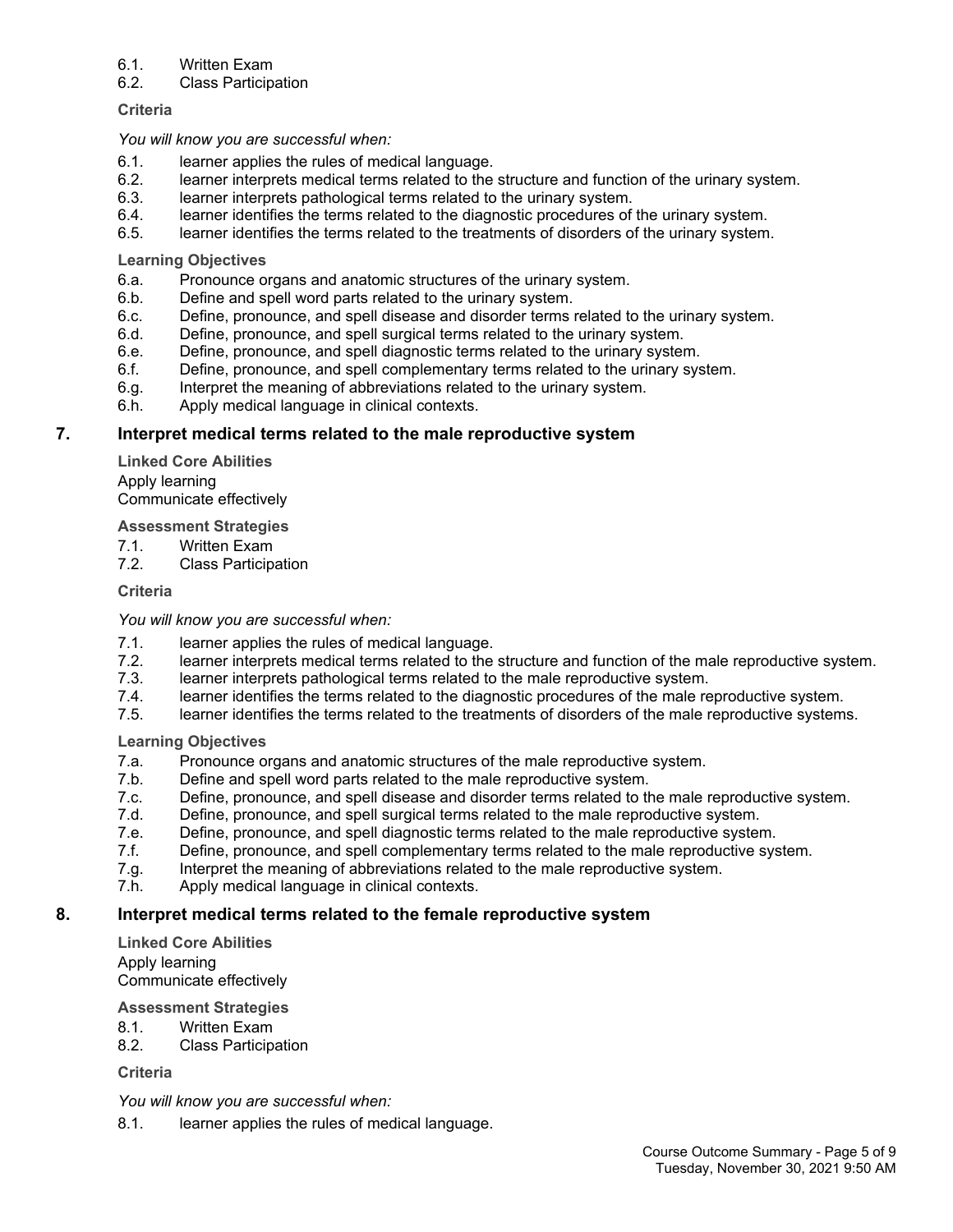- 8.2. learner interprets medical terms related to the structure and function of the female reproductive system.
- 8.3. learner interprets pathological terms related to the female reproductive system.
- 8.4. learner identifies the terms related to the diagnostic procedures of the female reproductive system.
- 8.5. learner identifies the terms related to the treatments of disorders of the female reproductive systems.

#### **Learning Objectives**

- 8.a. Pronounce organs and anatomic structures of the female reproductive system.
- 8.b. Define and spell word parts related to the female reproductive system.
- 8.c. Define, pronounce, and spell disease and disorder terms related to the female reproductive system.
- 8.d. Define, pronounce, and spell surgical terms related to the female reproductive system.
- 8.e. Define, pronounce, and spell diagnostic terms related to the female reproductive system.
- 8.f. Define, pronounce, and spell complementary terms related to the female reproductive system.
- 8.g. Interpret the meaning of abbreviations related to the female reproductive system.
- 8.h. Apply medical language in clinical contexts.

#### **9. Interpret terms related to obstetrics and neonatology**

**Linked Core Abilities** Apply learning

Communicate effectively

**Assessment Strategies**

- 9.1. Written Exam
- 9.2. Class Participation

**Criteria**

*You will know you are successful when:*

- 9.1. learner applies the rules of medical language.
- 9.2. learner interprets medical terms related to obstetrics and neonatology.
- 9.3. learner interprets pathological terms related to obstetrics and neonatology.<br>9.4. learner identifies the terms related to the diagnostic procedures of obstetric
- learner identifies the terms related to the diagnostic procedures of obstetrics and neonatology.
- 9.5. learner identifies the terms related to the treatments of disorders of obstetrics and neonatology.

#### **Learning Objectives**

- 9.a. Pronounce organs and anatomic structures relating to pregnancy.
- 9.b. Define and spell word parts related to obstetrics and neonatology.
- 9.c. Define, pronounce, and spell disease and disorder terms related to obstetrics and neonatology.
- 9.d. Define, pronounce, and spell surgical and diagnostic terms related to obstetrics.
- 9.e. Define, pronounce, and spell complementary terms related to obstetrics and neonatology.
- 9.f. Interpret the meaning of abbreviations related to obstetrics and neonatology.
- 9.g. Apply medical language in clinical contexts.

#### **10. Interpret terms related to the cardiovascular , immune, and lymphatic systems, and blood**

**Linked Core Abilities** Apply learning

**Assessment Strategies**

- 10.1. Written Exam
- 10.2. Class Participation

**Criteria**

#### *You will know you are successful when:*

- 10.1. learner applies the rules of medical language.
- 10.2. learner interprets medical terms related to the structure and function of the cardiovascular, immune, and lymphatic systems, and blood.
- 10.3. learner interprets pathological terms related to the cardiovascular, immune, and lymphatic systems, and blood.
- 10.4. learner identifies the terms related to the diagnostic procedures of the cardiovascular, immune, and lymphatic systems, and blood.
- 10.5. learner identifies the terms related to the treatments of disorders of the cardiovascular, immune, and lymphatic systems, and blood.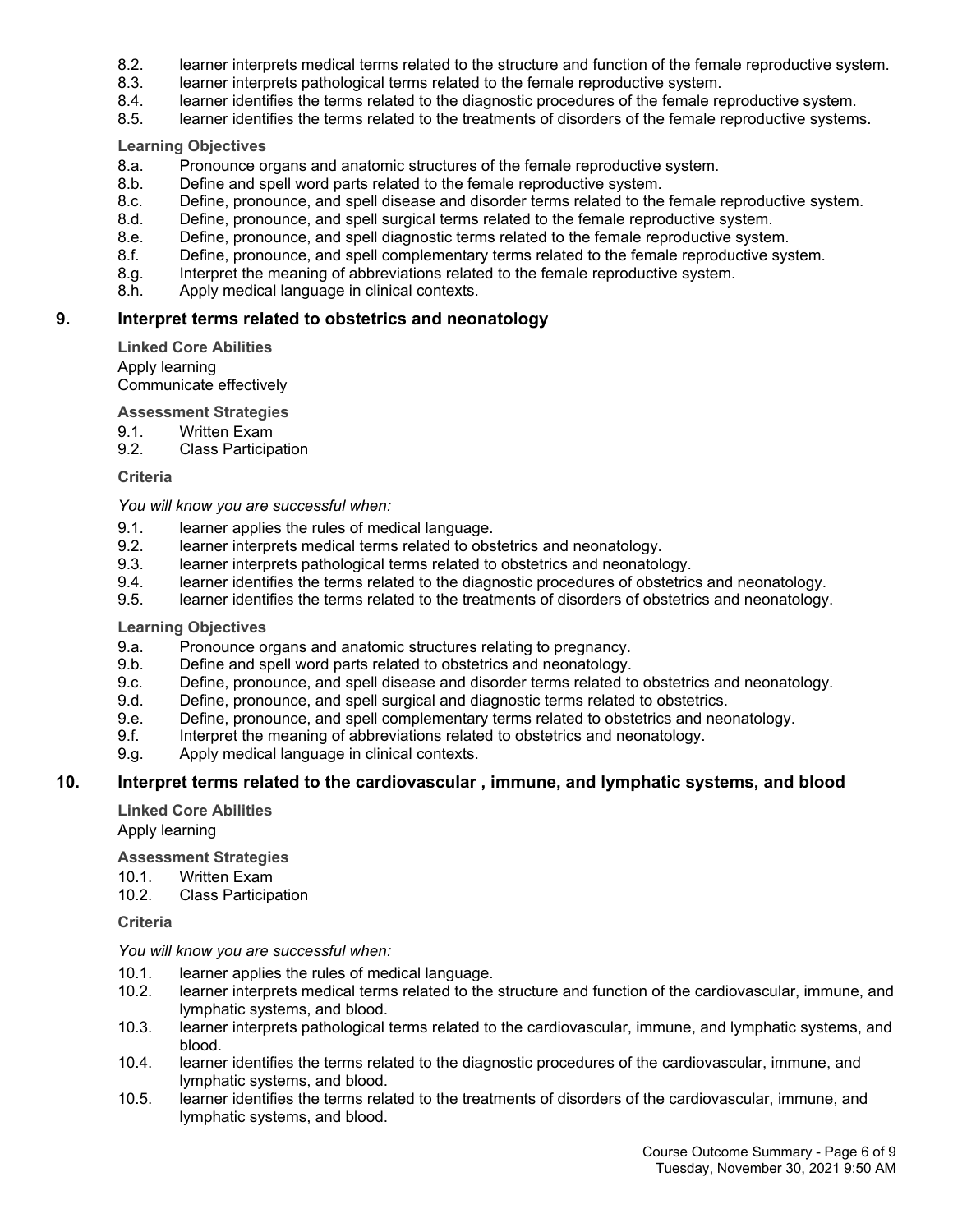**Learning Objectives**

- 10.a. Pronounce organs and anatomic structures.
- 10.b. Define and spell word parts.
- 10.c. Define, pronounce, and spell disease and disorder terms related to the cardiovascular and lymphatic systems and blood.
- 10.d. Define, pronounce, and spell surgical terms related to the cardiovascular and lymphatic systems and blood.
- 10.e. Define, pronounce, and spell diagnostic terms related to the cardiovascular system and blood.
- 10.f. Define, pronounce, and spell complementary terms related to the cardiovascular and immune systems and blood.
- 10.g. Interpret the meaning of abbreviations presented in the chapter.
- 10.h. Apply medical language in clinical contexts.

#### **11. Interpret terms related to the digestive system**

**Linked Core Abilities** Apply learning Communicate effectively

**Assessment Strategies**

- 11.1. Written Exam
- 11.2. Class Participation

**Criteria**

#### *You will know you are successful when:*

- 11.1. learner applies the rules of medical language.
- 11.2. learner interprets medical terms related to the structure and function of the digestive system.
- 11.3. learner interprets pathological terms related to the digestive system.
- 11.4. learner identifies the terms related to the diagnostic procedures of the digestive system.<br>11.5. learner identifies the terms related to the treatments of disorders of the digestive system.
- learner identifies the terms related to the treatments of disorders of the digestive system.

#### **Learning Objectives**

- 11.a. Pronounce organs and anatomic structures of the digestive system.
- 11.b. Define and spell word parts related to the digestive system.
- 11.c. Define, pronounce, and spell disease and disorder terms related to the digestive system.
- 11.d. Define, pronounce, and spell surgical terms related to the digestive system.
- 11.e. Define, pronounce, and spell diagnostic terms related to the digestive system.
- 11.f. Define, pronounce, and spell complementary terms related to the digestive system.
- 11.g. Interpret the meaning of abbreviations related to the digestive system.
- 11.h. Apply medical language in clinical contexts.

#### **12. Interpret terms related to sense organs: the eye and the ear**

**Linked Core Abilities** Apply learning Communicate effectively

#### **Assessment Strategies**

- 12.1. Written Exams
- 12.2. Class Participation

#### **Criteria**

#### *You will know you are successful when:*

- 12.1. learner applies the rules of medical language.
- 12.2. learner interprets medical terms related to the structure and function of the eye and ear.<br>12.3. learner interprets pathological terms related to the eye and ear.
- learner interprets pathological terms related to the eye and ear.
- 12.4. learner identifies the terms related to the diagnostic procedures of the eye and ear.
- 12.5. learner identifies the terms related to the treatments of disorders of the eye and ear.

#### **Learning Objectives**

- 12.a. Pronounce organs and anatomic structures of the eye and ear.
- 12.b. Define and spell word parts related to the eye and ear.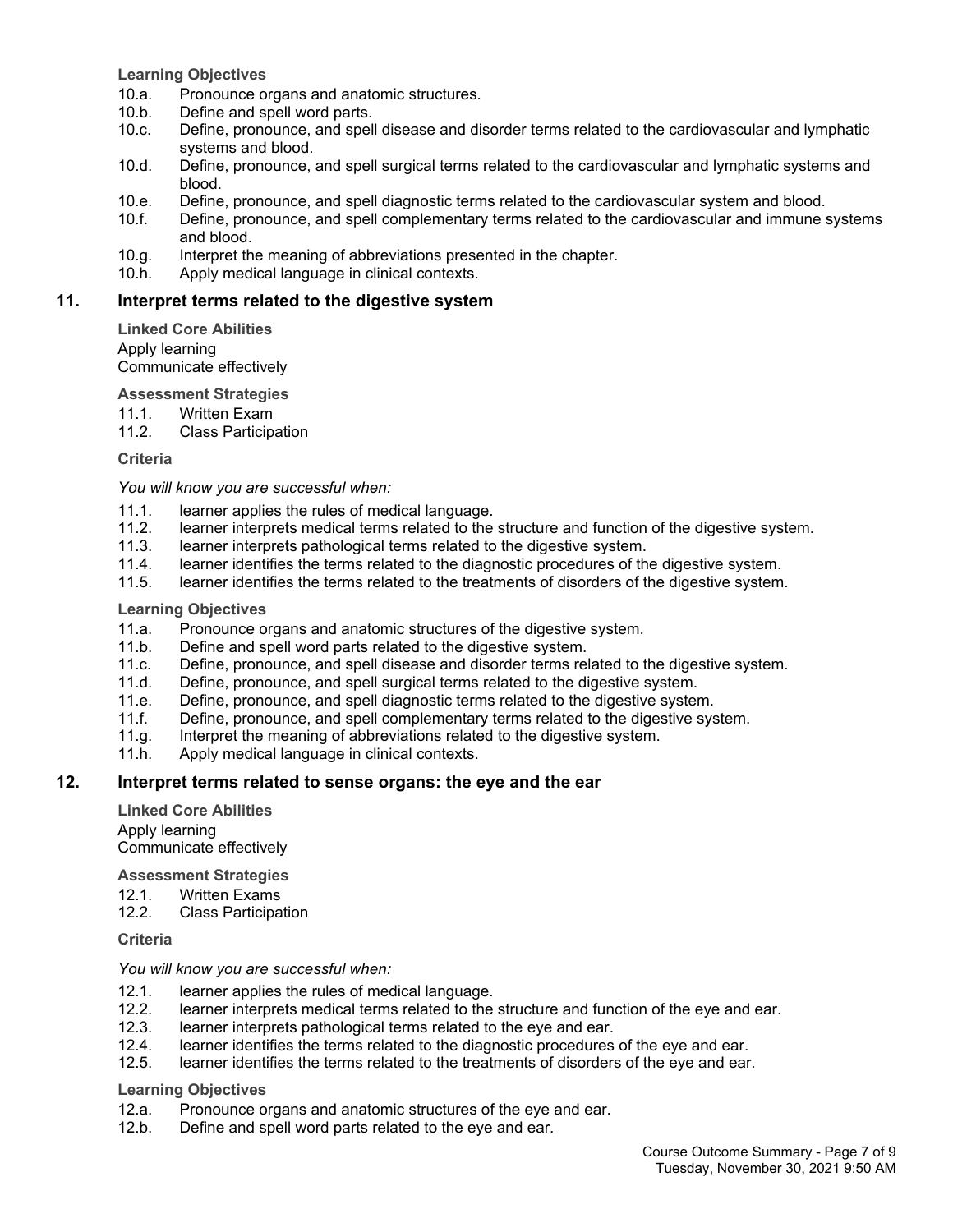- 12.c. Define, pronounce, and spell disease and disorder terms related to the eye and ear.
- 12.d. Define, pronounce, and spell surgical terms related to the eye and ear.
- 12.e. Define, pronounce, and spell diagnostic terms related to the eye and ear.
- 12.f. Define, pronounce, and spell complementary terms related to the eye and ear.
- 12.g. Interpret the meaning of abbreviations related to the eye and ear.
- 12.h. Apply medical language in clinical contexts.

#### **13. Interpret terms related to the musculoskeletal system**

**Linked Core Abilities** Apply learning Communicate effectively

#### **Assessment Strategies**

- 13.1. Written Exam
- 13.2. Class Participation

#### **Criteria**

#### *You will know you are successful when:*

- 13.1. learner applies the rules of medical language.<br>13.2. learner interprets medical terms related to the
- 13.2. learner interprets medical terms related to the structure and function of the musculoskeletal system.<br>13.3. learner interprets pathological terms related to the musculoskeletal system.
- learner interprets pathological terms related to the musculoskeletal system.
- 13.4. learner identifies the terms related to the diagnostic procedures of the musculoskeletal system.
- 13.5. learner identifies the terms related to the treatments of disorders of the musculoskeletal system.

#### **Learning Objectives**

- 13.a. Pronounce anatomic structures of the musculoskeletal system.
- 13.b. Define and spell word parts related to the musculoskeletal system.
- 13.c. Define, pronounce, and spell disease and disorder terms related to the musculoskeletal system.<br>13.d. Define, pronounce, and spell surgical terms related to the musculoskeletal system.
- 13.d. Define, pronounce, and spell surgical terms related to the musculoskeletal system.<br>13.e. Define, pronounce, and spell diagnostic terms related to the musculoskeletal syster
- Define, pronounce, and spell diagnostic terms related to the musculoskeletal system.
- 13.f. Define, pronounce, and spell complementary terms related to the musculoskeletal system.<br>13.g. Identify and define types of body movement.
- Identify and define types of body movement.
- 13.h. Interpret the meaning of abbreviations related to the musculoskeletal system.
- 13.i. Apply medical language in clinical contexts.

#### **14. Interpret terms related to the nervous system and behavioral health**

**Linked Core Abilities** Apply learning

Communicate effectively

#### **Assessment Strategies**

- 14.1. Written Exam
- 14.2. Class Participation

#### **Criteria**

*You will know you are successful when:*

- 14.1. learner applies the rules of medical language.
- 14.2. learner interprets medical terms related to the structure and function of the nervous system.<br>14.3. learner interprets pathological terms related to the nervous system.
- learner interprets pathological terms related to the nervous system.
- 14.4. learner identifies the terms related to the diagnostic procedures of the nervous system.
- 14.5. learner identifies the terms related to the treatments of disorders of the nervous system.

#### **Learning Objectives**

- 14.a. Pronounce organs and anatomic structures of the nervous system.
- 14.b. Define and spell word parts related to the nervous system.
- 14.c. Define, pronounce, and spell disease and disorder terms related to the nervous system.
- 14.d. Define, pronounce, and spell surgical terms related to the nervous system.
- 14.e. Define, pronounce, and spell diagnostic terms related to the nervous system.
- 14.f. Define, pronounce, and spell complementary terms related to the nervous system.
- 14.g. Define, pronounce, and spell behavioral health terms.
- 14.h. Interpret the meaning of abbreviations relate to the nervous system and behavioral health.

Course Outcome Summary - Page 8 of 9 Tuesday, November 30, 2021 9:50 AM